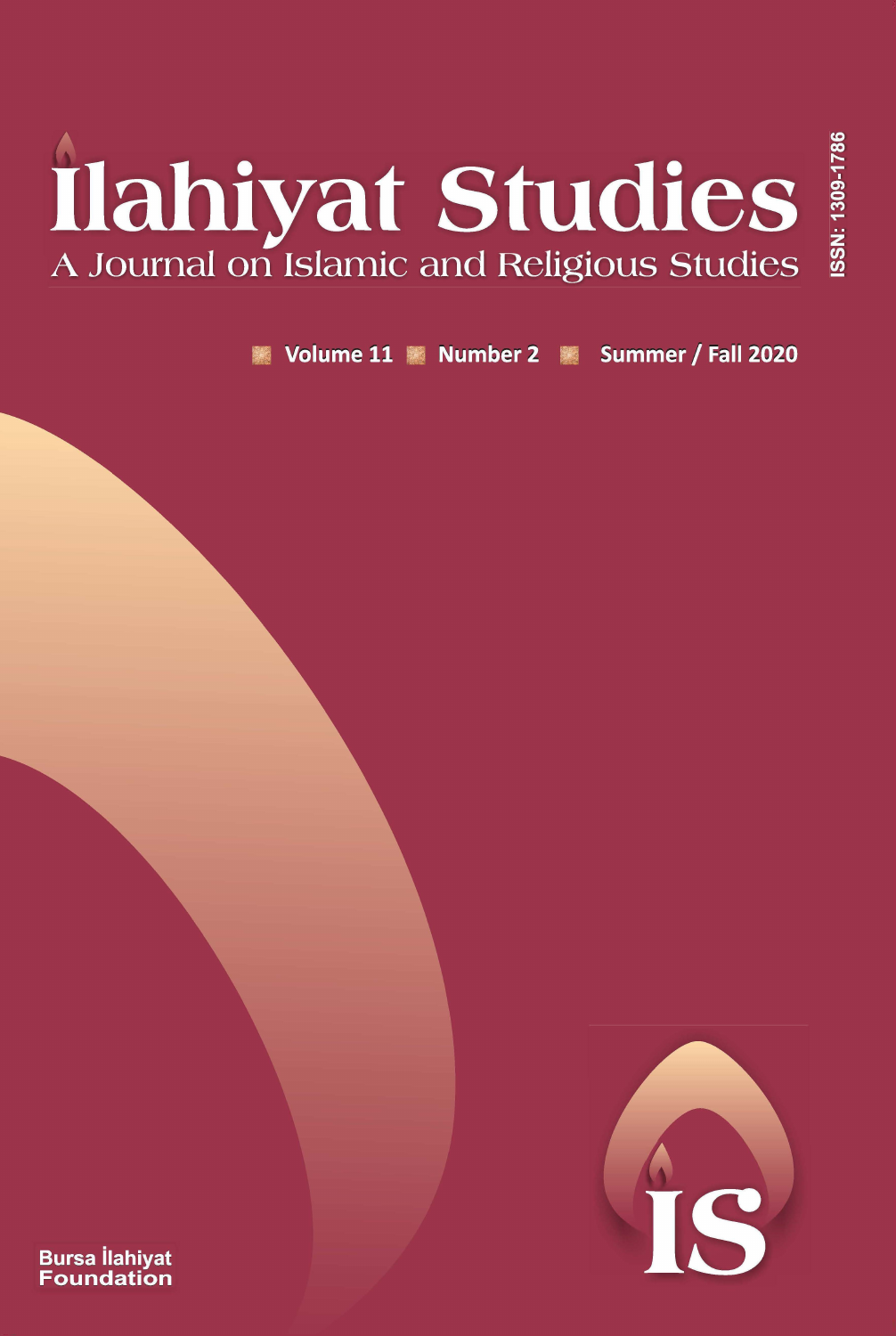### **ILAHIYAT STUDIES A Journal on Islamic and Religious Studies** [www.ilahiyatstudies.org](http://www.ilahiyatstudies.org/)

Volume 11, Number 2, Summer / Fall 2020

**EDITORIAL BOARD**

| Abdulaziz Sachedina, University of Virginia, USA   | Jules Louis Janssens, KU Leuven, Belgium            |
|----------------------------------------------------|-----------------------------------------------------|
| Abdulkader I. Tayob, University of Cape Town,      | L.W. C. van Lit, Yale University, USA               |
| South Africa                                       | Maribel Fierro, Centro de Ciencias Humanas y So-    |
| Afnan H. Fatani, King Abdul-Aziz University, Sa-   | ciales, Spain                                       |
| udi Arabia                                         | Mustafa Kara, Bursa Uludağ University, Turkey       |
| Ali Yaşar Sarıbay, Bursa Uludağ University, Turkey | Omid Safi, Duke University, USA                     |
| Asma Afsaruddin, Indiana University, USA           | Sabine Schmidtke, Freie Universität Berlin, Germany |
| Ayman Shihadeh, University of London, UK           | Sarah Stroumsa, The Hebrew University of Jerusalem, |
| Bülent Şenay, Bursa Uludağ University, Turkey      | Israel                                              |
| Bülent Uçar, Universität Osnabrück, Germany        | Sönmez Kutlu, Ankara University, Turkey             |
| Carl W. Ernst, University of North Carolina, USA   | Tahir Uluç, Necmettin Erbakan University, Turkey    |
| David Thomas, University of Birmingham, UK         | Wael Hallaq, Columbia University, USA               |
| F. Jamil Ragep, McGill University, Canada          | Walid Saleh, University of Toronto, Canada          |
| Frank Griffel, Yale University, USA                | Wan Mohd Nor Wan Daud, University of                |
| Gabriel Reynolds, University of Notre Dame, USA    | Technology Malaysia, Malaysia                       |
| Ismail Güler, Bursa Uludağ University, Turkey      | William Chittick, Stony Brook University, USA       |
| James W. Morris, Boston College, USA               |                                                     |

*Ilahiyat Studies* is published in print (ISSN: 1309-1786) and online (e-ISSN: 1309-1719) biannually by Bursa İlahiyat Foundation, Hacılar Mh. Eceler Sk. Sema Apt. No: 6/5, Osmangazi, Bursa-Turkey.

*Aims and Scope: Ilahiyat Studies* is an international, peer-reviewed multidisciplinary journal dedicated to publishing scholarly articles on all aspects of Islam and the Muslim peoples and on religious studies. Available in print and online, and published twice a year, the journal aims to become one of the leading platforms in the world for new findings and discussions of all fields of Islamic and religious studies.

*Annual Subscription:* Annual subscription for each volume of two issues (print edition) is  $\text{\textsterling}130, \$100$ (US) for institutions; t30, \$30 (US) for individuals, and t20, \$20 (US) for students. An institutional subscription to the print edition includes free access to the online for any number of concurrent users across a local area network.

### *Abstracting & Indexing*: *Ilahiyat Studies* is currently indexed in and abstracted by *Atlas PLUS***,** *CNKI Scholar*, *Emerging Sources Citation Index (Web of Science)*, *Humanities International Index, Humanities Source Ultimate, Index Islamicus, Religious and Theological Abstracts,* and *Scopus***.**

*Disclaimer:* The publisher and Editors can not be held responsible for errors or any consequences arising from the use of information contained in this journal; the views and opinions expressed do not necessarily reflect those of the editors and publisher.

*Copyright* **© 2010-2020 Bursa İlahiyat Foundation**. All rights reserved. No part of this publication may be reproduced, in any form or by any means, electronic, photocopying or otherwise, without permission in writing from the publisher. Copyright of articles is assigned to *Ilahiyat Studies* from the date on which the article is<br>accepted for publication. *Ilahiyat Studies* permits single copying of single published articles for private research, no matter where the copying is done. Multiple copying of journals or parts of journals without permission, however, is in breach of copyright. Permission is normally given upon request to the Managing Editor,<br>Copyright and Permissions to the *editor@ilahiyatstudies.org, f*or illustrations, tables and short extracts fro text of individual articles published in our journals to be copied, provided that the original source of the material is acknowledged in each case and the permission of the authors is also obtained.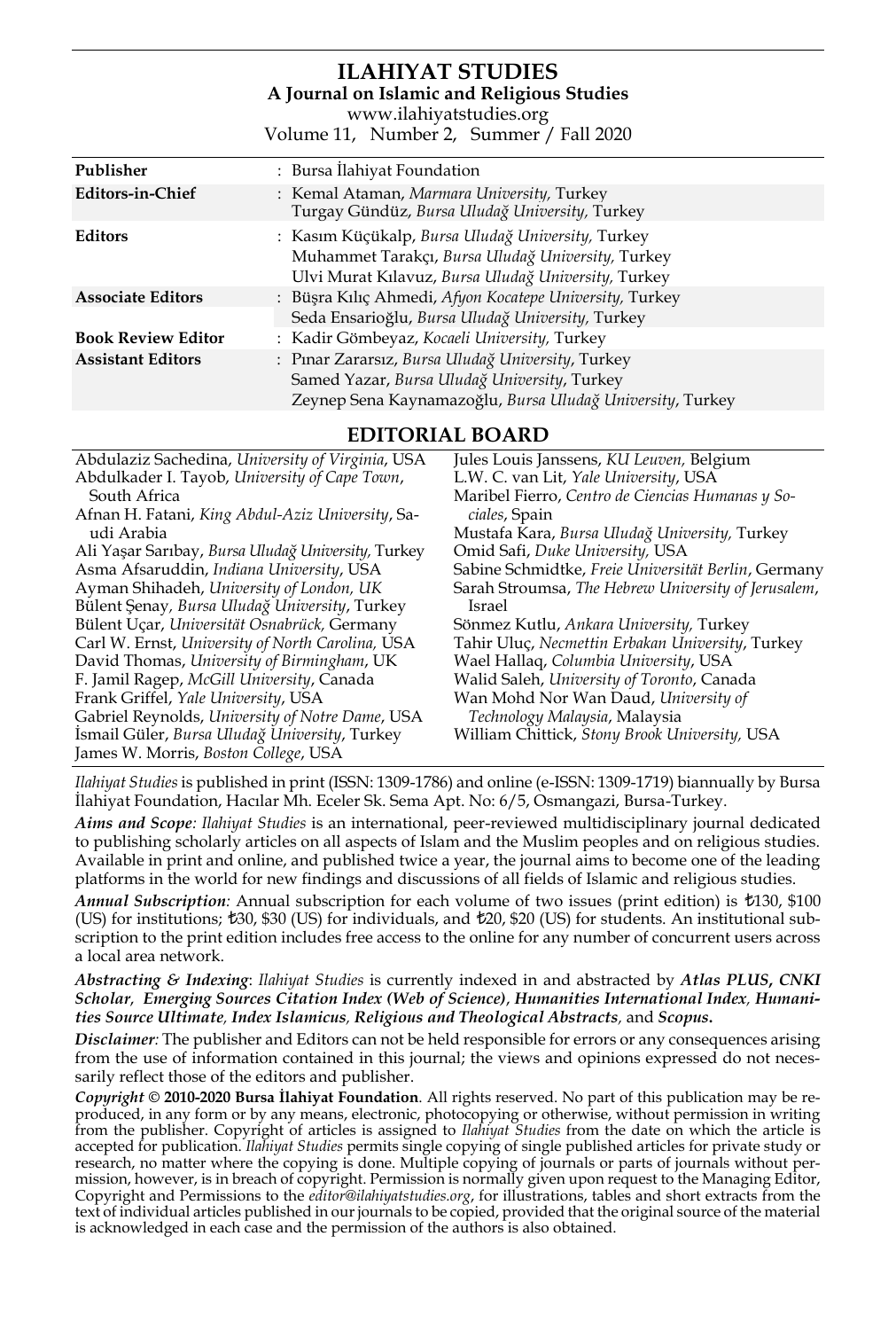# ILAHIYAT STUDIES

# Volume 11, Number 2, Summer/Fall 2020

| Kemal Ataman &<br>Turgay Gündüz            | From the Editors                                                                                                                                                           | 161 |
|--------------------------------------------|----------------------------------------------------------------------------------------------------------------------------------------------------------------------------|-----|
|                                            | <b>ARTICLES</b>                                                                                                                                                            |     |
| Fuat Aydın                                 | Once the First Button is Put Wrong<br>An Assessment of a Study by Judith<br>Pfeiffer on Kashf al-asrār fī ilzām al-<br>Yahūd wa-l-aḥbār by Yūsuf Ibn Abī<br>'Abd al-Dayyān | 165 |
| Faika Çelik                                | An Analysis on the Operations and<br>Functions of a Shari'ah Court: the Case<br>of Ottoman Üsküdar (1547-1551)                                                             | 189 |
| Ayşe Zişan Furat                           | Teaching Religion at Turkish Public<br>Schools: A Theme Oscillating between<br>Faith, Culture, and Politics                                                                | 221 |
| Amir Rastin<br>Toroghi &<br>Seyyed Mortaza | Mullā Şadrā's Political Legacy: Şadrā's<br>Theory of Justice and the Religio-<br>Political<br>Authority<br>in<br>Post-                                                     | 253 |
| Hosseini Shahrudi                          | Revolutionary Iran                                                                                                                                                         |     |
| Umar Muhammad<br>Noor                      | Traditionist Internal Reform: Motives<br>behind the Birth of the First Manual of<br>Ulūm al-Hadīth                                                                         | 295 |

**CONTENTS**